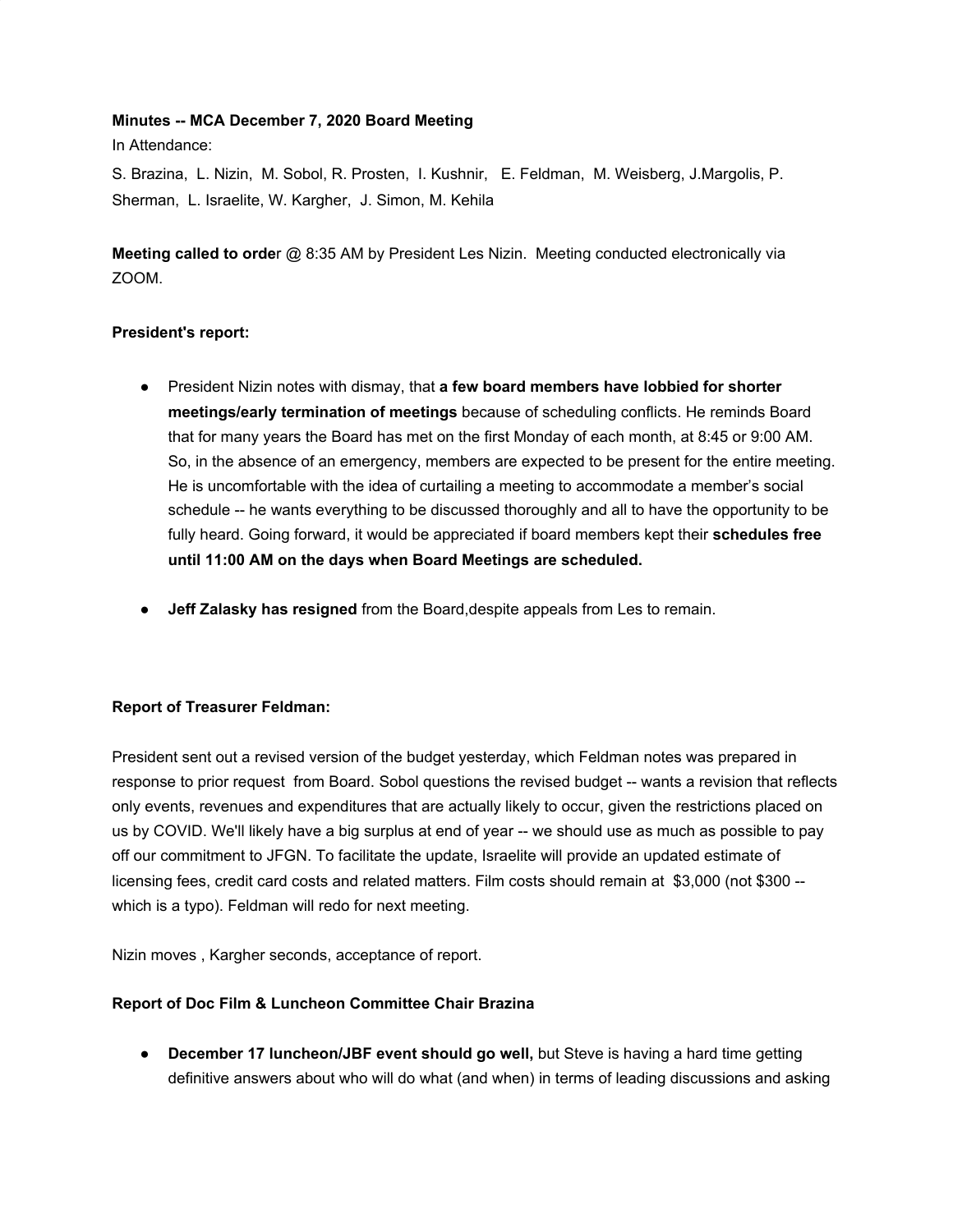questions. They keep telling him that they'll "let him know". Les's understanding is that Steve will be doing this. Larry has a special source -- will get back to Steve with info.

- This event will start at 1 PM,not our traditional 11:30 AM. Also, both MCA and Book FEstival are accepting reservations, so there may be some confusion, as those that register through MCA will be receiving links to both the JBF/MCA luncheon event and the MCA's Q&A "afterparty".
- Films are getting good response, but we have a problem with reservation cutoff. Registration cutoff is currently at "start of event", but event may be days in length and some, who decide to attend in advance of the time they want to participate, may find that registration has closed because the multi-day event has commenced. Larry Israeite notes that Wild Apricot technology cannot handle the Zoom situation. He believes we need to force some discipline because people deciding to attend close to the actual event necessitate an aggravating flurry of activity. That individuals that think to call him can be registered by hand. He believes we should set firm cutoffs and train users to respect them. Les does not want to punish people who are late deciders. Asks that Steve,Larry & Richard work out a solution and present at next board meeting.

## **Report of Membership Chair Israelite**

- **● Current membership is 557 including 33 new**
- **Membership down 20%** overall -- big shortfall is in new members
- **28 events in November** 543 Registrants -- mostly members -- 283 active, 7 lapsed, 253 non members (mostly WCA)
- Over **70% of current members have participated in at least 1 event**
- As many WCA members as MCA members attend our events -- due to Doc Films and Travelogue
- Eblast goes to 979 people -- 55% open--162 click on a link
- Next 50 programs gets most clicks

## **President's report (continued):**

- **JFGN will follow CDC guidelines on Covid-19.** No in person activities until infection rate is 5% or less for 2 consecutive weeks.
- **One MCA member is known to have virus** -- other members were with him when he was likely contagious. No reports of additional infections.
- Les notes that **meeting frequency and election timing bylaw changes** offered by himself, Morris Binder and Michael Sobol, having been properly introduced at the November MCA meeting, it was now in order to consider them.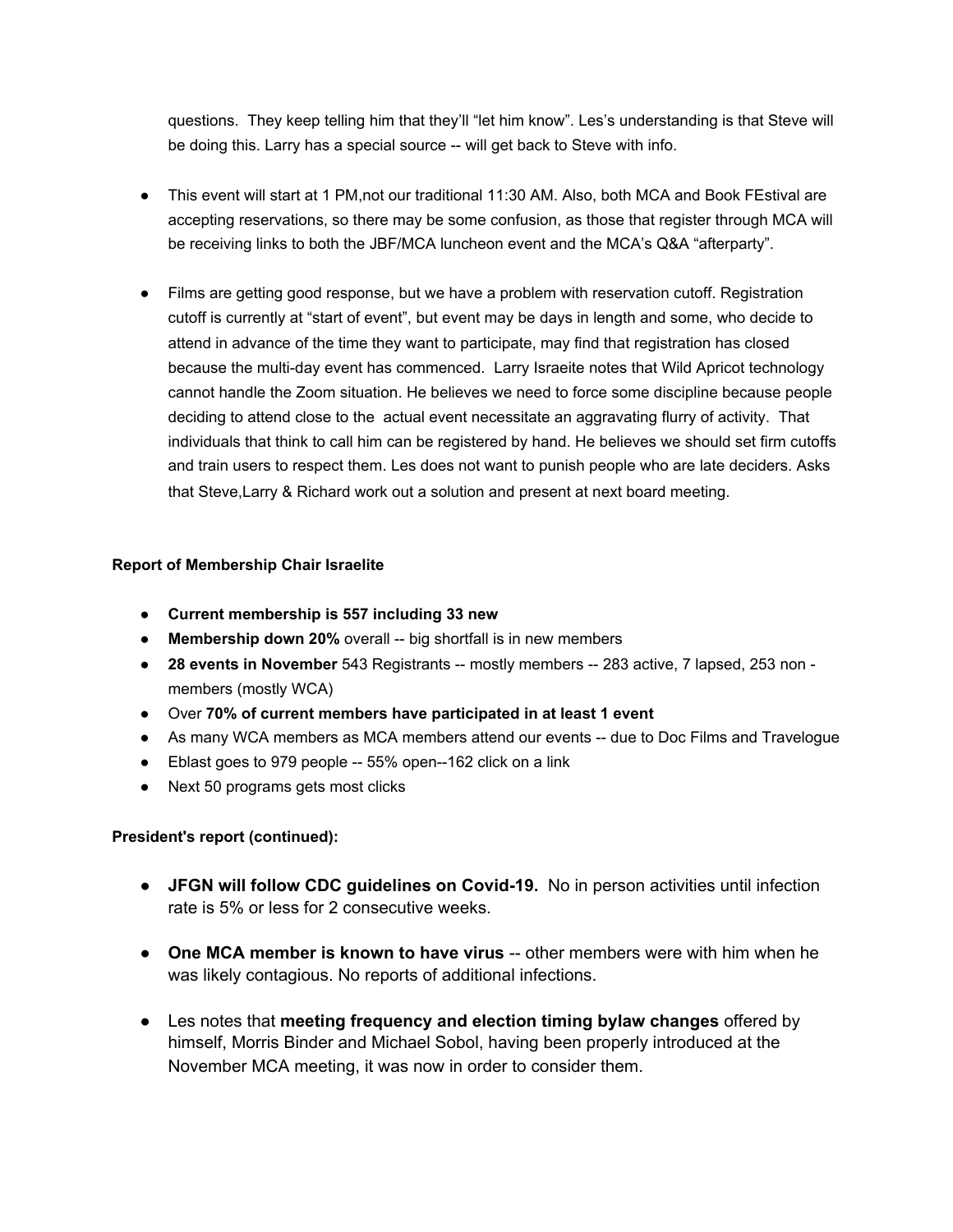- Proposal would **amend Article 5** so that there would be a Board meeting in each month of the year, instead of current requirement of November-April.
- Proposal would amend **Article 12** to change date President appoints nominating committee from Dec 1 to Feb 1. Additionally, the Nominating Committee would be required to deliver its report to Board and membership in March, not January as required by present bylaws. Furthermore, officers would be elected in May, not March and sworn in June.

After discussion,following actions taken:

- Proposed change to monthly meeting is approved: 9 in favor, 1 abstention
- Change to Article 12: Move Nominating Committee appointment to February 1. Passes: 10 in favor, 2 abstention.
- Change date Nominating Committee presents nominees to March -- passes without dissent. Change date of election to April -- passes without dissent.
- Change date of swearing in to April as well.
- Changes effective immediately

Discussion of process for handling proffered bylaw changes. Les says change(s) must be submitted to meeting by 3 members and can be voted on at the next meeting. Consideration of multiple articles at same time could be difficult.

Les says the **nominating committee**, which he has appointed as of December 1, will now be changed to February to reflect bylaw changes just adopted.

Board will have to act to **fill the remainder of Jeff Zalasky's term**. Bylaws require taking that action within 30 days. Term would last until June 30, 2022.

# **Report of Mike Sobol**

- The **Sarge event** has been cancelled. Disappointed that only 3 Board members and very few regular members signed up
- Trivia Day
- Canasta Tournament
- Contract with *Fed Star* for next year
- Our members can sign up with 1 Day University for \$2 per month
- Planning conversation with folk singer Jonathan Edwards who had a popular song in 1971

## **President's report continued**

● President Nizin notes that in past many **luncheon speakers** have been given a \$50 gift card...but that hasn't happened lately. Steve Brazina reports our contact person to last month's speaker has suggested an **honorarium** to the organization he represents (Mark Hetfield of HIAS). However,